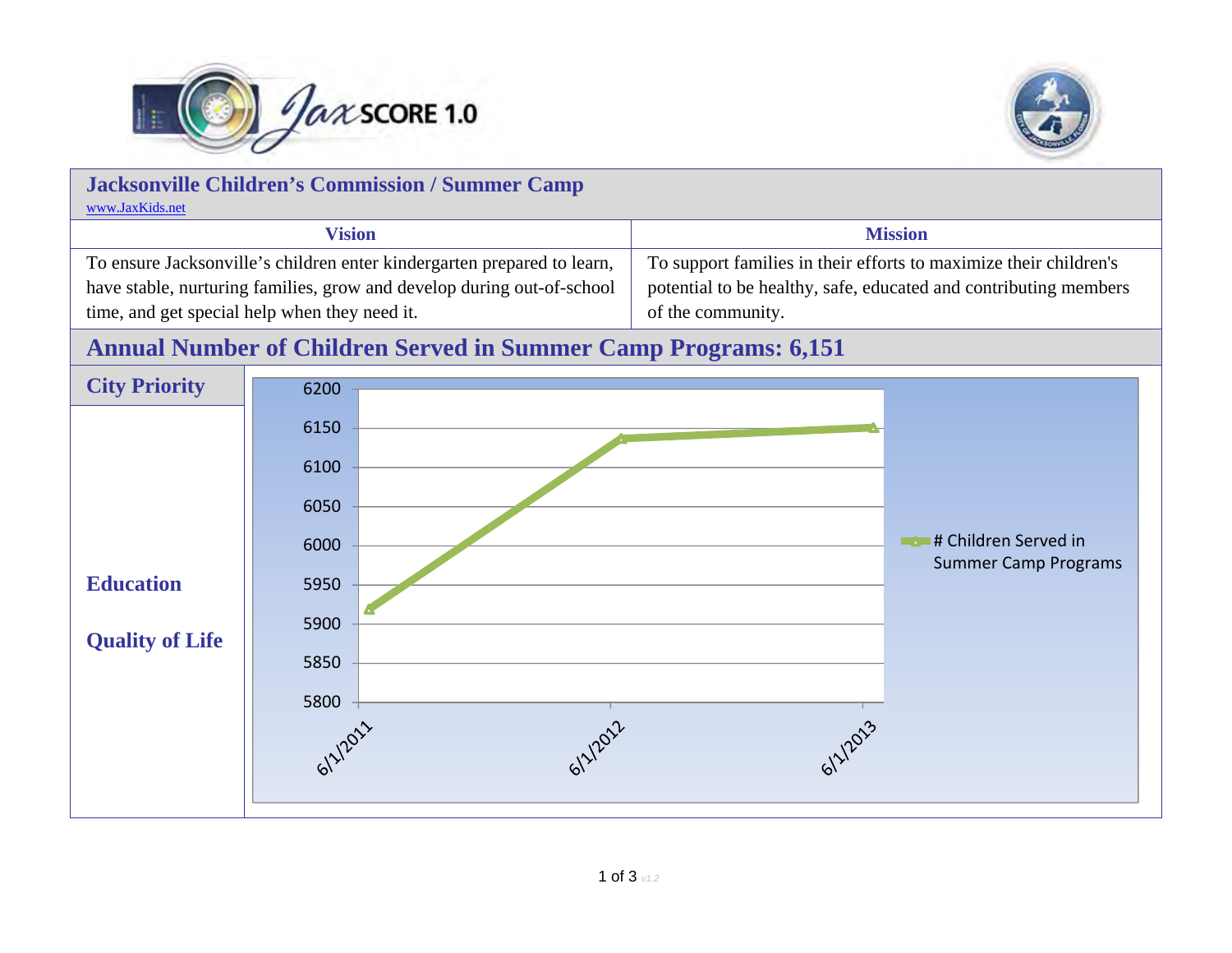



| <b>Narrative</b> | This program provides academic and enrichment activities for at-risk children who are low-income or have special<br>needs. Camps operate from 5 to 8 weeks during the summer months depending on the camp. Children can attend a<br>wide variety of summer camps to include Science, Technology, Engineering and Math camps, tennis camps, and art<br>camps; however, all camp sites are required to include an academic component. The Summer Camp Program strives to<br>reduce summer learning loss and helps to prepare children for the next school year. Children living in Duval County<br>who are between 5 and 15 years old by Sept. 1 are eligible for services. |
|------------------|---------------------------------------------------------------------------------------------------------------------------------------------------------------------------------------------------------------------------------------------------------------------------------------------------------------------------------------------------------------------------------------------------------------------------------------------------------------------------------------------------------------------------------------------------------------------------------------------------------------------------------------------------------------------------|
|                  | <b>Notes Regarding Metric Data:</b><br>The number of children served through the summer camp program has increased each year from Fiscal Year 2011-12<br>through Fiscal Year 2012-13, as a result of increased funding for the program. Summer camp program providers<br>worked diligently to actively recruit children, ensure full camp enrollment, and maximum use of resources for those in<br>need.                                                                                                                                                                                                                                                                  |